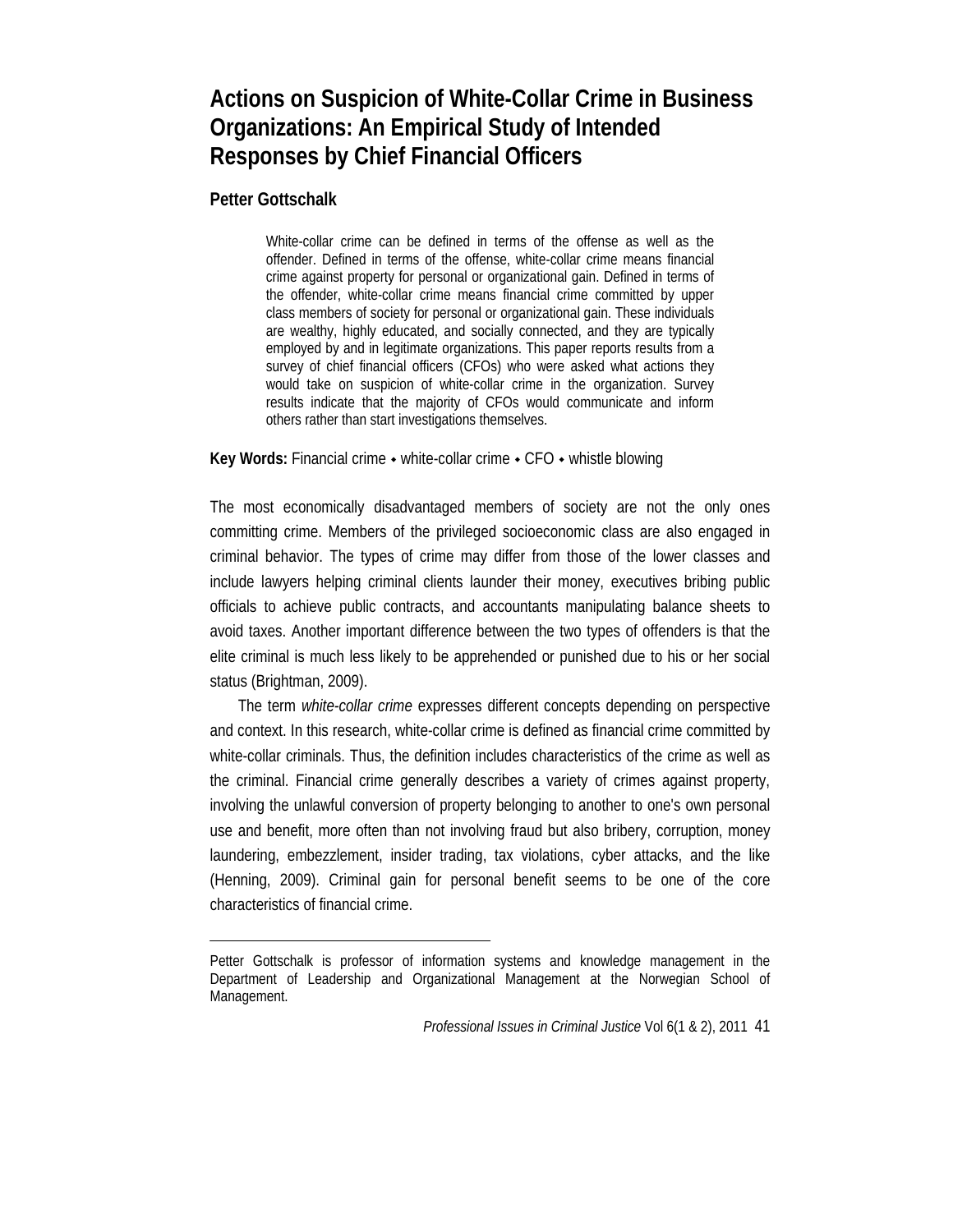This paper is concerned with the following research question: *How will the chief financial officer (CFO) react when suspicion of white-collar crime emerges?* Results from a survey of CFOs in Norway are applied to answer this research question.

# **Literature Review**

White-collar crime such as fraud, theft, and corruption occur within business companies (Acquaah-Gaisie, 2000; Toner, 2009). Company board and top management are responsible for preventing such crime (Aldama, Amar, & Trostianki, 2009; Baer, 2008) as well as avoiding becoming involved themselves.

White-collar crime can be defined in terms of the offense, the offender or both. If white-collar crime is defined in terms of the offense, it means crime against property for personal or organizational gain. It is a property crime committed by non-physical means and by concealment or deception (Benson & Simpson, 2009). If white-collar crime is defined in terms of the offender, it means crime committed by upper class members of society for personal or organizational gain. These individuals are wealthy, highly educated, and socially connected, and they are typically employed by and in legitimate organizations (Hansen, 2009).

Defined in terms of both perspectives, white-collar crime has the following characteristics:

- White-collar crime is crime against property for personal or organizational gain committed by non-physical means and by concealment or deception. It is deceitful, it is intentional, it breaches trust, and it involves losses.
- White-collar criminals are individuals who are wealthy, highly educated, and socially connected, and they are typically employed by and in legitimate organizations. They are persons of respectability and high social status who commit crime in the course of their occupation.

Edwin Sutherland introduced the concept of white-collar crime in 1939. According to Brightman (2009), Sutherland's theory was controversial, particularly because many of the academicians in the audience fancied themselves as members of the upper echelon of American society. Despite Sutherland's critics, his theory of white-collar criminality served as the catalyst for an area of research that continues today.

42 *Professional Issues in Criminal Justice* Vol 6(1 &2), 2011 Brightman's (2009) definition of white-collar crime differs slightly from Sutherland's. While societal status may still determine access to wealth and property, Brightman argues that the term white-collar crime should be broader in scope and include virtually any nonviolent act committed for financial gain, regardless of one's social status. For example, access to technology, such as personal computers and the Internet, now allows individuals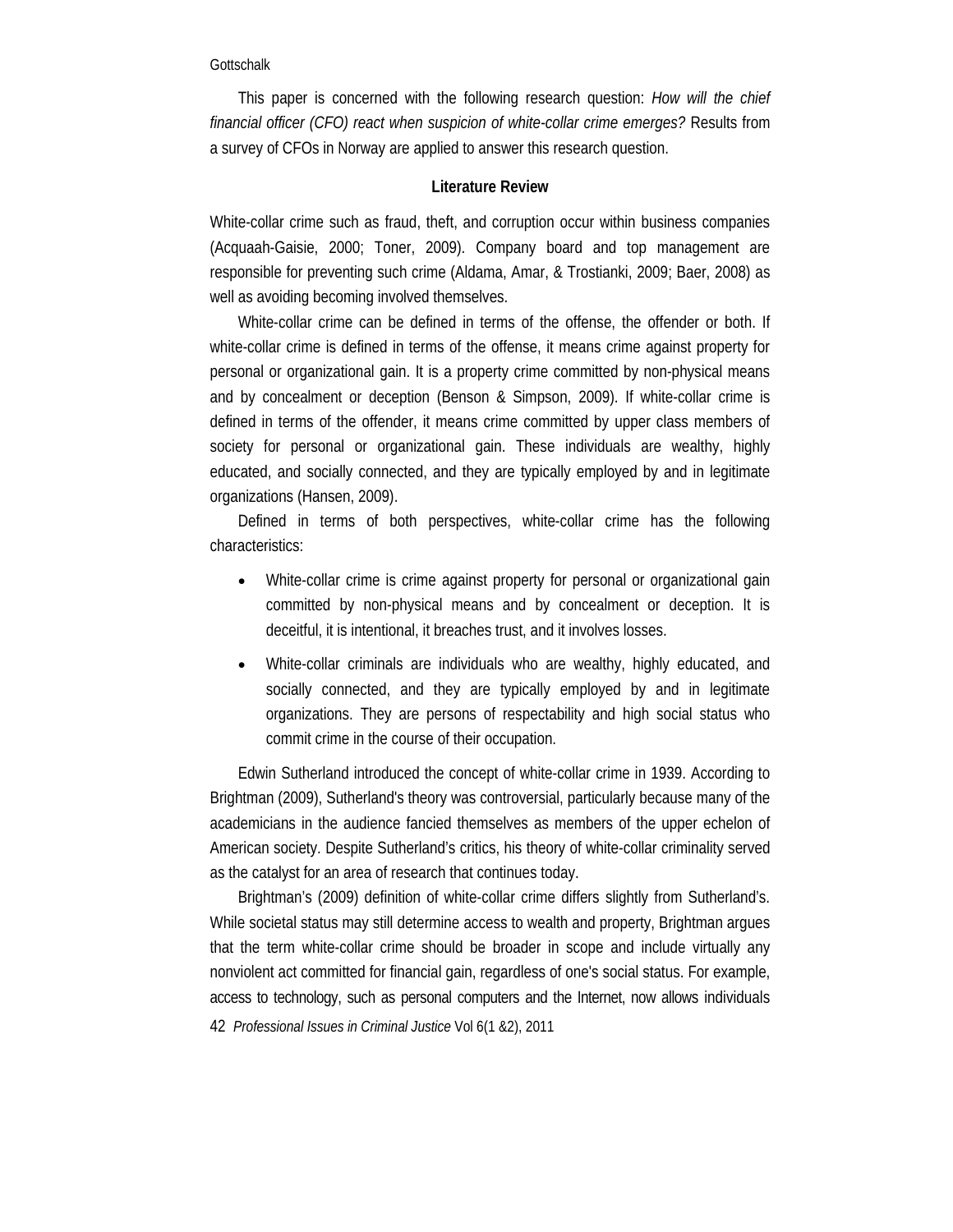from all social classes to buy and sell stocks or engage in similar activities that were once the bastion of the financial elite.

In Sutherland's definition of white-collar crime, a white-collar criminal is a person of respectability and high social status who commits crime in the course of his occupation. This definition excludes many crimes of the upper class, such as most cases of murder, adultery, and intoxication, as these are not customarily a part of their business procedures (Benson & Simpson, 2009). It also excludes lower class criminals committing financial crime, as Brightman pointed out (2009).

What Sutherland means by respectable and high social status individuals is not quite clear, but we can assume in today's business world he would mean business managers and executives. They are for the most part individuals with power and influence that is associated with respectability and high social status. Part of the standard view of whitecollar offenders is that they are mainstream, law-abiding individuals. They are assumed to be irregular offenders, not people who engage in crime on a regular basis:

Unlike the run-of-the-mill common street criminal who usually has had repeated contacts with the criminal justice system, white-collar offenders are thought not to have prior criminal records (Benson & Simpson, 2009, p. 39).

When white-collar criminals appear before their sentencing judges, they can correctly claim to be first-time offenders. Therefore, very few white-collar criminals are put on trial, and even fewer upper class criminals are sentenced to imprisonment, which is in contrast to most financial crime sentences among financial criminals appearing in the justice system who are not wealthy, highly educated, or socially connected.

White-collar criminals are not entrenched in criminal lifestyles as common street criminals. Although they are typically individuals employed by and in legitimate organizations, according to Hansen (2009), individuals or groups that commit occupational or elite crime do so more for their own purposes or enrichment, rather than for the enrichment of the organization on a whole, in spite of supposed corporate loyalty.

In a business setting, white-collar crime constitutes a significant challenge to the communication climate within a company. To what extent does relevant information reach CFOs and other decision makers in advance and while the crime is being committed, and to what extent do relevant facts reach CFOs and other decision makers after the fact? Typically, white-collar criminals are protected from being reported upon by others in the company who may be aware of the crime—especially subordinates who are afraid of the personal consequences. The threshold for bringing forward incriminating evidence is usually quite high. People who communicate their suspicions about such individuals may

*Professional Issues in Criminal Justice* Vol 6(1&2), 2011 43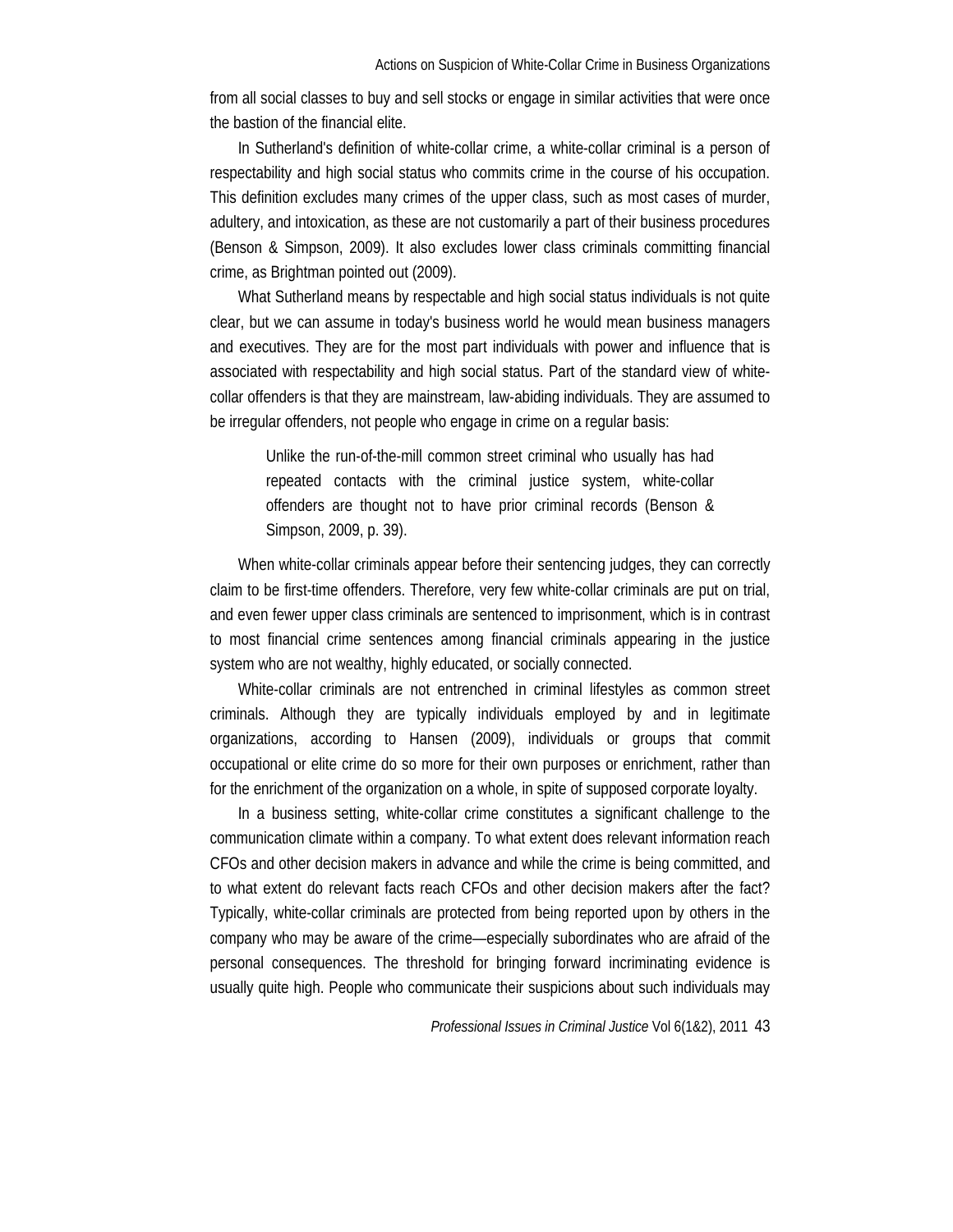do so at considerable personal risk to their careers. In the aftermath of the Enron case, such actions were labeled CLAs, short for Career Limiting Activities. Companies who are eager to receive information about white-collar crime thus need to create a communication climate in which employees can report such matters with limited risk of repercussion. When interpreting the data from this study, we also take into account what they convey about the risk involved in bringing forward information about possible whitecollar crime.

# **Methods**

The five hundred largest business companies in terms of annual sales were identified in Norway for our empirical study of white-collar crime. These companies employed, on average, 1,100 persons. A paper letter was mailed to the chief financial officer (CFO), asking him or her to fill in the questionnaire found on a website, which the CFO could access by using a password in the letter. Initially, 50 respondents filled in the questionnaire, representing a response rate of 10%. After a reminder was mailed to the sample, 61 more respondents filled in the questionnaire, for a total of 111 respondents, representing a response rate of 22%. In addition, there were 28 incomplete responses, thereby creating a total response rate of 28%.

The survey research was carried out from January to March 2010. The average number of employees in the CFO-responding companies is 1,671 persons. The largest company that had a CFO response has 30,000 employees. All letters were mailed to the CFO, and most of the respondents were CFOs, but some were CEOs and financial controllers.

The average age of respondents was 46 years, and they had on average 4.8 years of college and university education after high school. Most respondents were men; only 19 women were among the 111 respondents who completed the questionnaire.

The open-ended question in the CFO questionnaire about actions on suspicion of white-collar crime was formulated as *How will you proceed on suspicion of white-collar crime in your company?* 

A total of 91 respondents provided answers to this open-ended question. As stated earlier, there were 28 incomplete questionnaires, and 111 usable questionnaires. We consider usable questionnaires to be all responses where the quantitative parts were completed. Here in the qualitative part, only 91 responses were provided. Responses were classified by applying content analysis (Riffe & Freitag, 1997). In the first round of questionnaire text reading, the author identified potential topics and clustered them into the following three main actions:

44 *Professional Issues in Criminal Justice* Vol 6(1 &2), 2011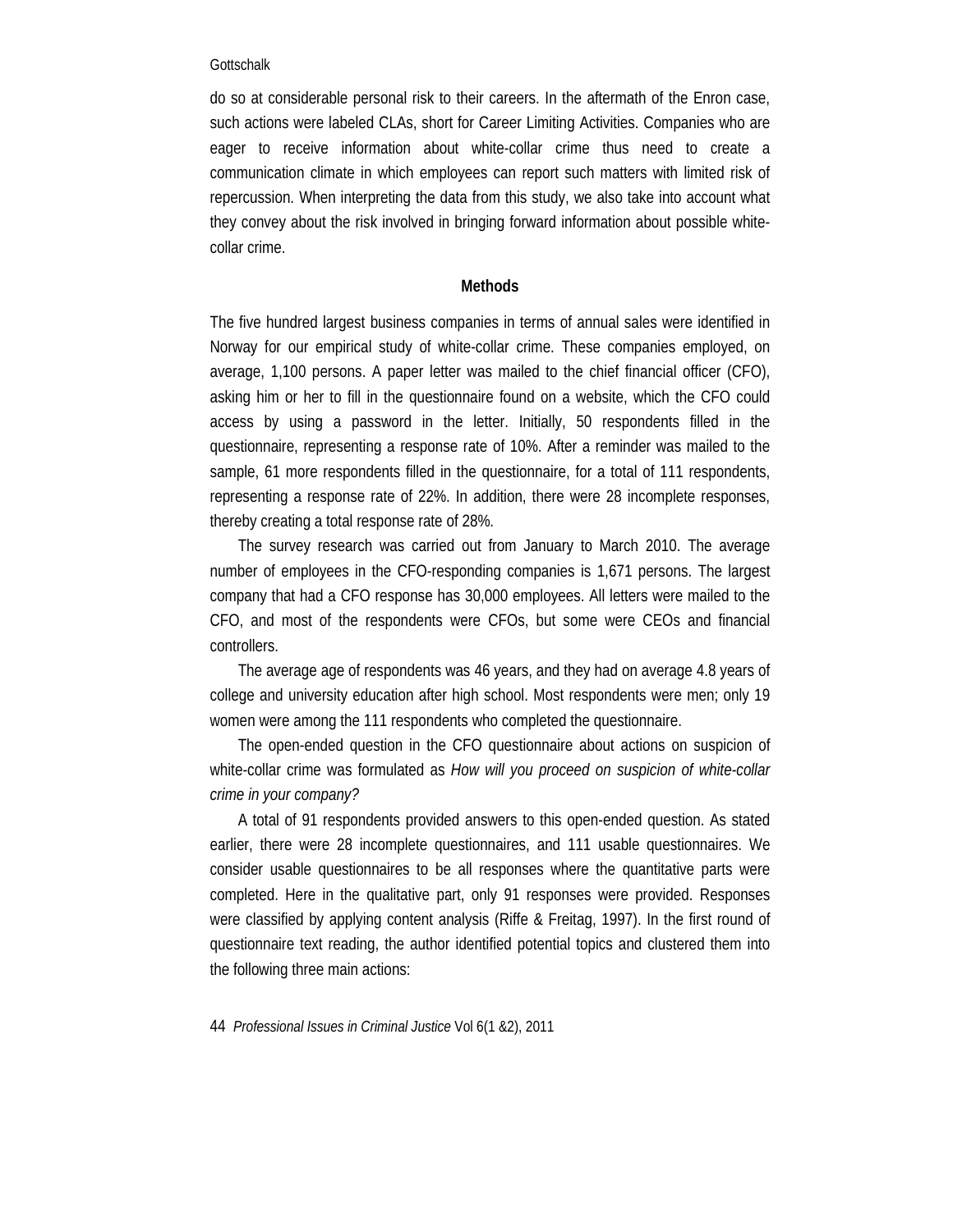- 1. *Investigation*. On suspicion of white-collar crime, the CFO will initiate investigations.
- 2. *Confrontation*. On suspicion of white-collar crime, the CFO will confront the suspect.
- 3. *Communication*. On suspicion of white-collar crime, the CFO will inform others.

# **Results**

Examples of investigation statements respondents provided include:

- Check available documentation for transactions and contracts.
- Collect evidence, then proceed to confrontation.
- Start by investigating locally, then escalate the case depending on relevance.

Examples of confrontation statements respondents provided include:

- Confront person directly.
- Confront person and possibly file police report.
- Fire person and report to police.

Examples of communication statements respondents provided include:

- Contact chairman of the board or external auditor.
- Contact executive management and, possibly, external advisor and police.
- Inform compliance leader and, possibly, board members.

Among the initial responses of 45 completed questionnaires, the following distribution was identified:

- 16 of 45 respondents would investigate the case, thus a rate of 36% for investigation.
- 2 of 45 respondents would confront suspect, thus 4% for confrontation.
- 27 of 45 respondents would inform others internally and/or externally, thus 60% for communication.

Among the 46 completed questionnaires received after the reminder, the following distribution was identified:

• 18 of 46 respondents would investigate the case, thus a rate of 39% for investigation.

*Professional Issues in Criminal Justice* Vol 6(1&2), 2011 45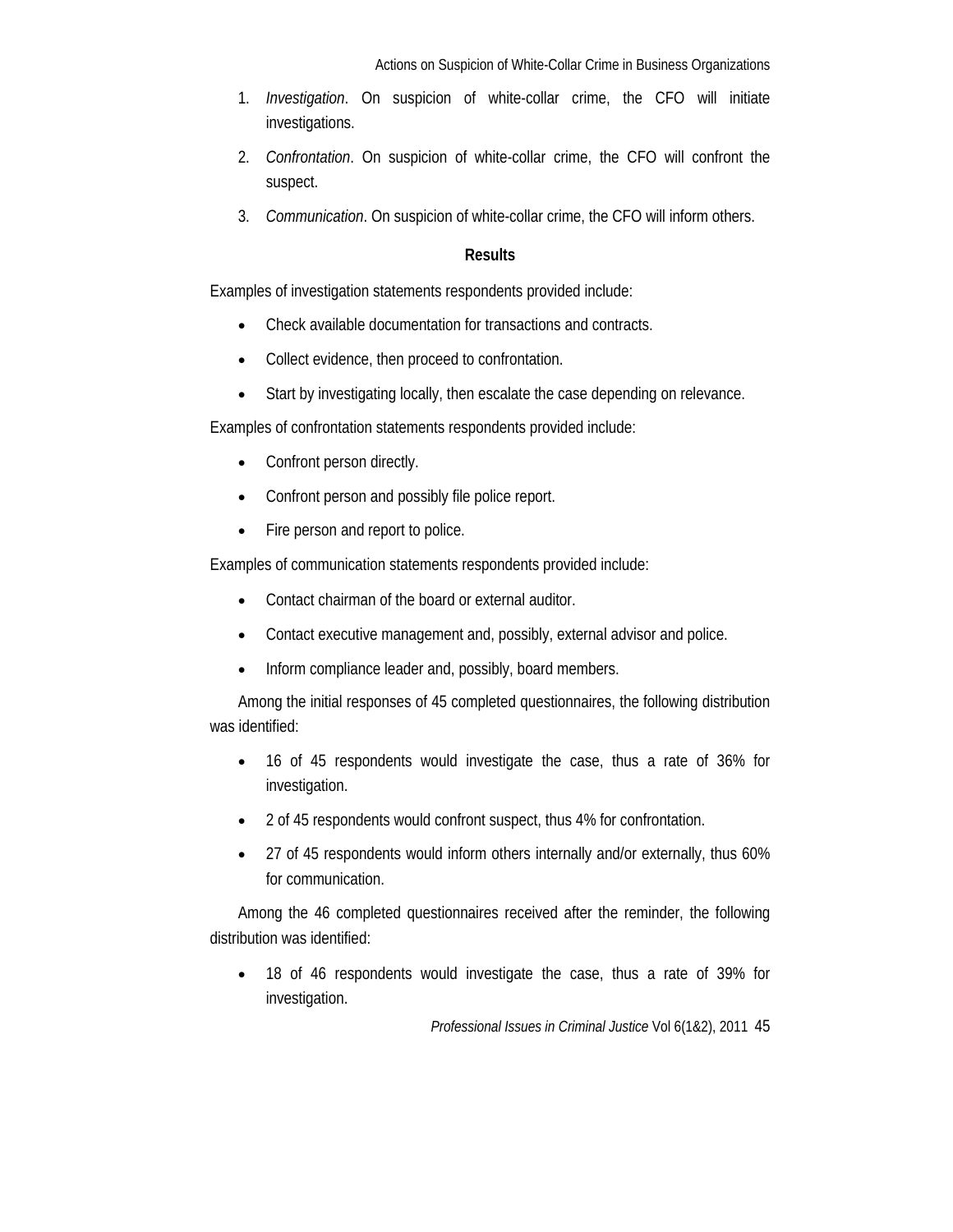- 1 of 46 respondents would confront the suspect, thus 2% for confrontation.
- 27 of 46 respondents would inform others internally and/or externally, thus 59% for communication.

Because the changes from the initial responses to the responses post-reminder are marginal, we conclude that non-respondents would tend to provide the same answers; therefore, we assume that the total sample would end up in a distribution where (1) most prefer the action of communication, (2) some prefer the action of investigation, and (3) few prefer the action of confrontation.

Among the total of 91 respondents who provided responses to the open-ended question of actions, the total distribution is as follows:

- 34 of 91 respondents would investigate the case, thus a rate of 37% for investigation.
- 3 of 91 respondents would confront the suspect, thus 3% for confrontation.
- 54 of 91 would inform others internally and/or externally, thus 59% for communication.

It is interesting to note that very few of the respondents related their response to a specific white-collar crime, and the questionnaire did not identify particular types of white collar crime. Furthermore, it is interesting to note that most respondents formulated their response so the organization is the victim rather than the offender.

# **Discussion**

White-collar crime is not as visible as conventional crime and detection is difficult. For instance, in a homicide case, there is generally a body and forensic evidence. In the case of financial crime, Hansen (2009) argues that accounting and computer forensics are currently the investigators' best tools in detection and are implemented in most whitecollar investigations in recent years. Applications of science and technology to white-collar crime cases is increasing, and advances in technology have led to a greater dependence on expert testimony in white-collar crime cases, keeping in mind that expert opinion cannot be given with absolute certainty.

Perhaps, Hansen (2009) argues, due to the financial resources elite individuals and corporations who are brought to justice have available to defend their cases combined with an aversion to negative publicity, plea bargaining prior to charges is more intense compared with that in conventional crime cases. Formal charging is more likely to be viewed as a failure by prosecutors because of the larger number of resources prosecutors

46 *Professional Issues in Criminal Justice* Vol 6(1 &2), 2011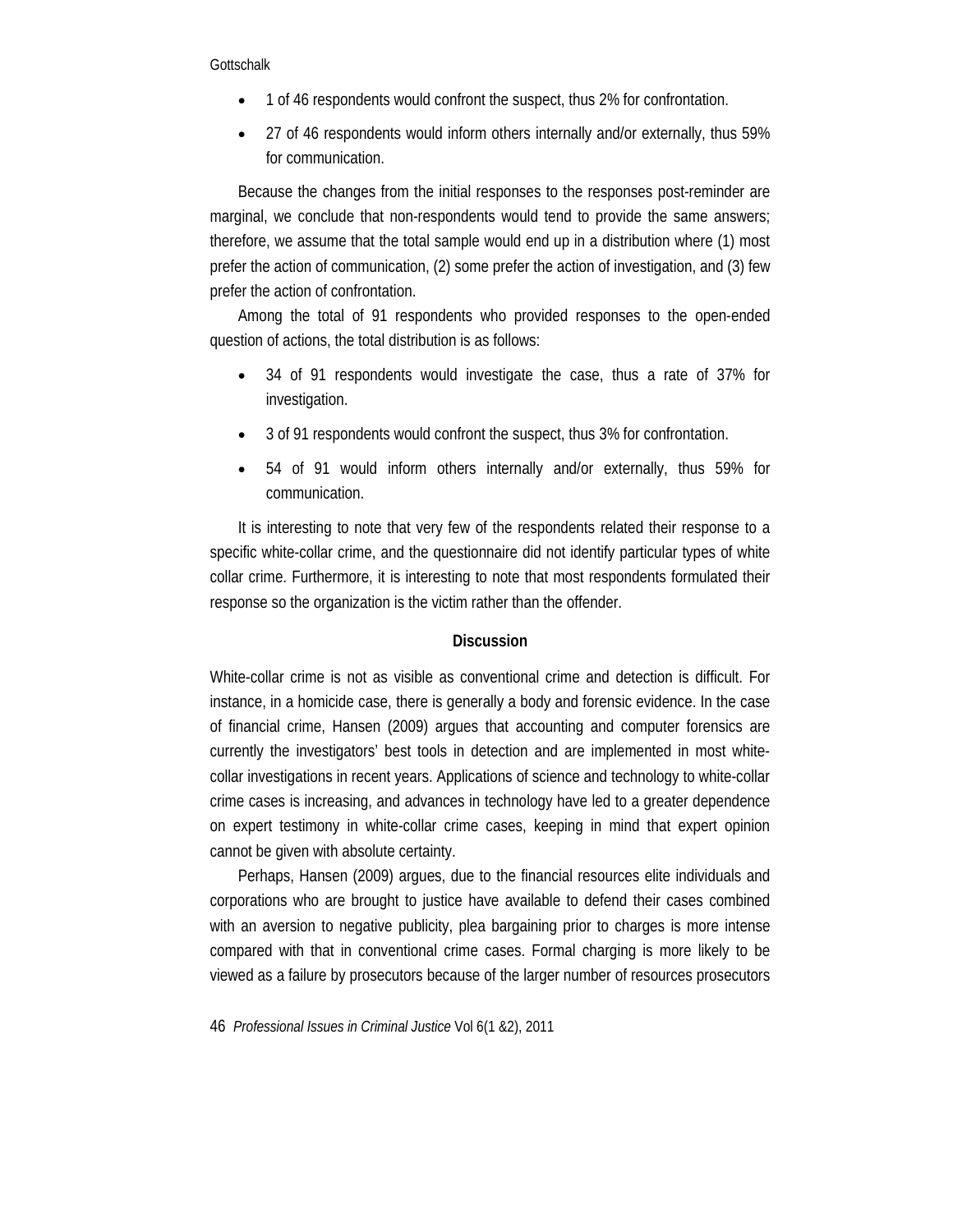must divert to prosecute white-collar crime cases. (Prosecutors have to be capable of handling top-level lawyers paid by white-collar criminals in the backroom.) Also due to the greater stigma attached to jail or prison time for elites, these individuals may be reluctant to negotiate a plea bargain if incarceration is included in the deal. On the other hand, it is not unusual for convicted defendants to decide suddenly to cooperate in investigations to receive leniency at sentencing.

Regulation played a major role in the waves of white-collar crime that have struck many developed economies. During the 1980s, deregulation in many countries led to creative financial schemes, some legitimate, but others clearly criminal. Insider trading was rarely investigated or prosecuted by regulatory agencies, even though it was and is illegal. Deregulation is viewed as a culprit in allowing bad accounting practices, including the practice of hiding losses or debts, as in the case of Enron, as well as overstating profits and assets. Regulation in response to major corporate crimes is like closing the barn door after the sheep have all escaped. It is a difficult task to rein in malfeasance, particularly if the monetary reward continues to outweigh sanctions (Hansen, 2009).

According to Hansen (2009), self-regulation does not appear to be a solution either. Much of evaluation, either by external groups or internally, is ceremonial. For example, managers at a technology company may have only a rudimentary knowledge of chemistry, biology, or computers, employing technological experts to do the core work of the company. In other examples, a conflict of interest exists, as in the case of Arthur Andersen, which served as both auditor and paid consultant to Enron. In addition, certifiable standards have not proved successful. One reason is the frequent disconnect between certification and consistent compliance.

Self-regulation in terms of private policing of economic crime does not appear to be a solution either. Williams (2005, pp. 193–195) identified five barriers to this kind of governability:

- 1. *Secrecy, low visibility, and discretionary justice* lead to informal negotiations, easy termination, loose coupling between investigations and formal legal frameworks, and potential privileges for some individuals but not others.
- 2. *Multiple legal standards and forum shopping* lead to legal and procedural standards that tend to vary on a case-by-case basis, depending on the specific legal avenue or forum that is selected.
- 3. *Multiple legal actors* with distinct credentials and qualifications apply a variety of different professional and quasi-professional codes, standards, and obligations.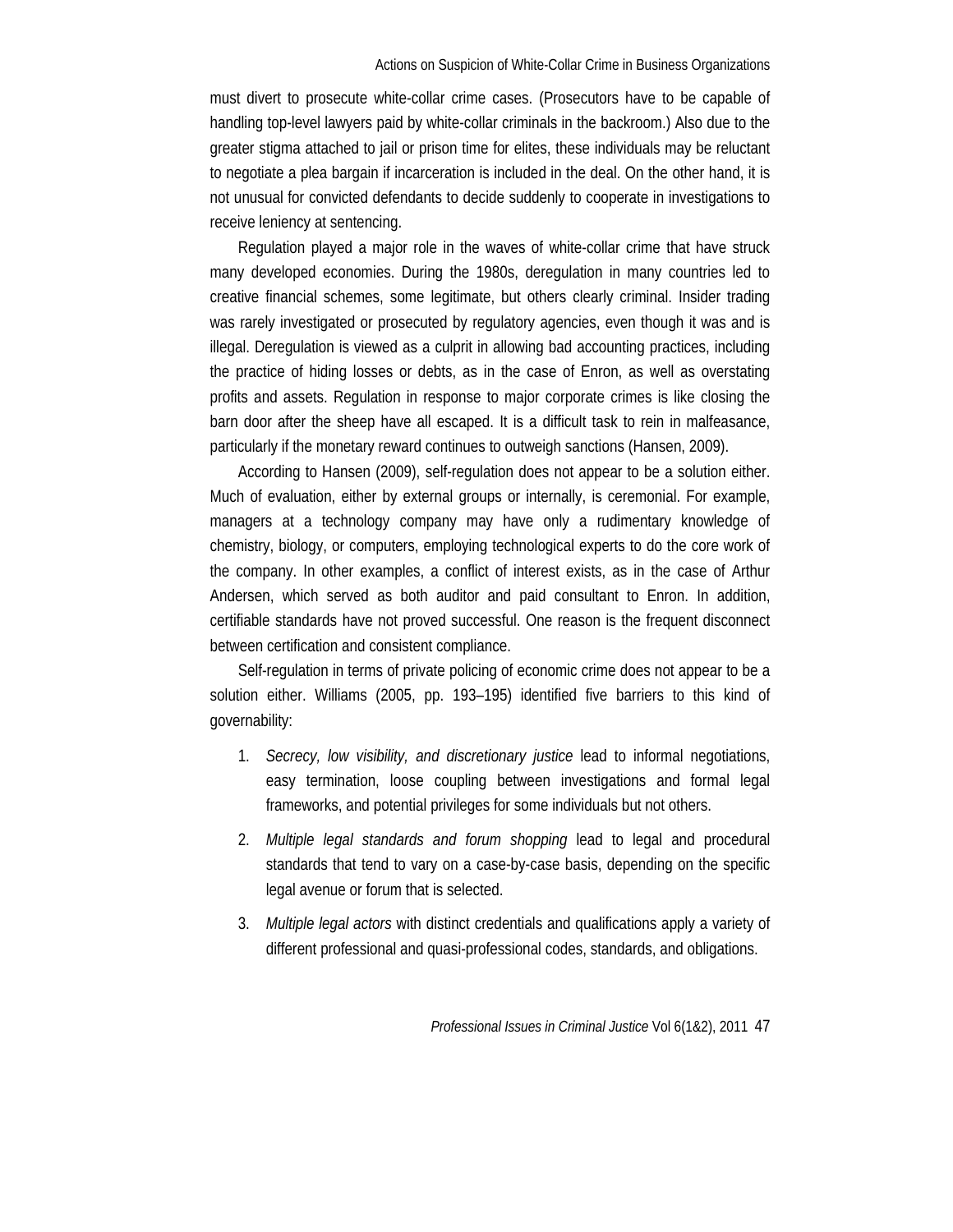- 4. *Multiple stakeholders and interest groups* tend to have conflicts of interest. However, to speak of accountability and governance, one is inevitably required to adopt a particular point of view.
- 5. *Public-private dichotomy* leads to a liberal legal tradition, where the distinction between public and private remains an enduring feature of legal thought. It hinges on two related principles that bear directly on the activities of internal investigators. The first is that corporations enjoy the same legal rights as individuals and are thus defined as private legal actors. The second is that fundamental limits to the authority and jurisdiction of the state preclude unnecessary interventions and incursions into the private realm.

Similar to both Hansen (2009) and Williams (2005), Schneider (2006) studied privatizing economic crime enforcement by exploring the role of private sector investigative agencies. A financial investigate agency refers to an accounting-based, private sector organization that provides investigative, risk management, consulting, and litigation support services addressing economic crime. Schneider found that in addition to having significant potential in fighting crime, privatization has the danger of complicating law enforcement (2006).

A special kind of self-regulation is self-protection, where protection potentially is achieved by educated actors. An example is investor protection by weaknesses of initial public offerings (IPO). Solaiman (2009) argues that it is generally understood that investment knowledge empowers investors to protect themselves from the culpability of issuers, their professionals, and intermediaries who are called gatekeepers. Investors' ability to make prudent investment judgments for allocation of resources is regarded as an important element in every market economy.

Private policing of financial crime will have to build on organizational justice as perceived by organizational members. Scott, Colquitt, & Paddock (2009) found that a quarter century of research on organizational justice has revealed a great deal about how employees react to justice rule adherence and violation on the part of their managers. Employees evaluate justice along a number of dimensions: fairness of decision outcomes, fairness of decision-making processes, adequacy of explanations, and perceived sensitivity of interpersonal communication.

These dimensions are part of what Rodell and Colquitt (2009) call anticipatory justice: distributive justice, procedural justice, informational justice, and interpersonal justice. The effects of anticipatory justice have been explored in the context of organizational change. Change is a natural component of employees' working lives, and employees may experience a variety of changes during their organizational tenure, ranging from large-scale

48 *Professional Issues in Criminal Justice* Vol 6(1 &2), 2011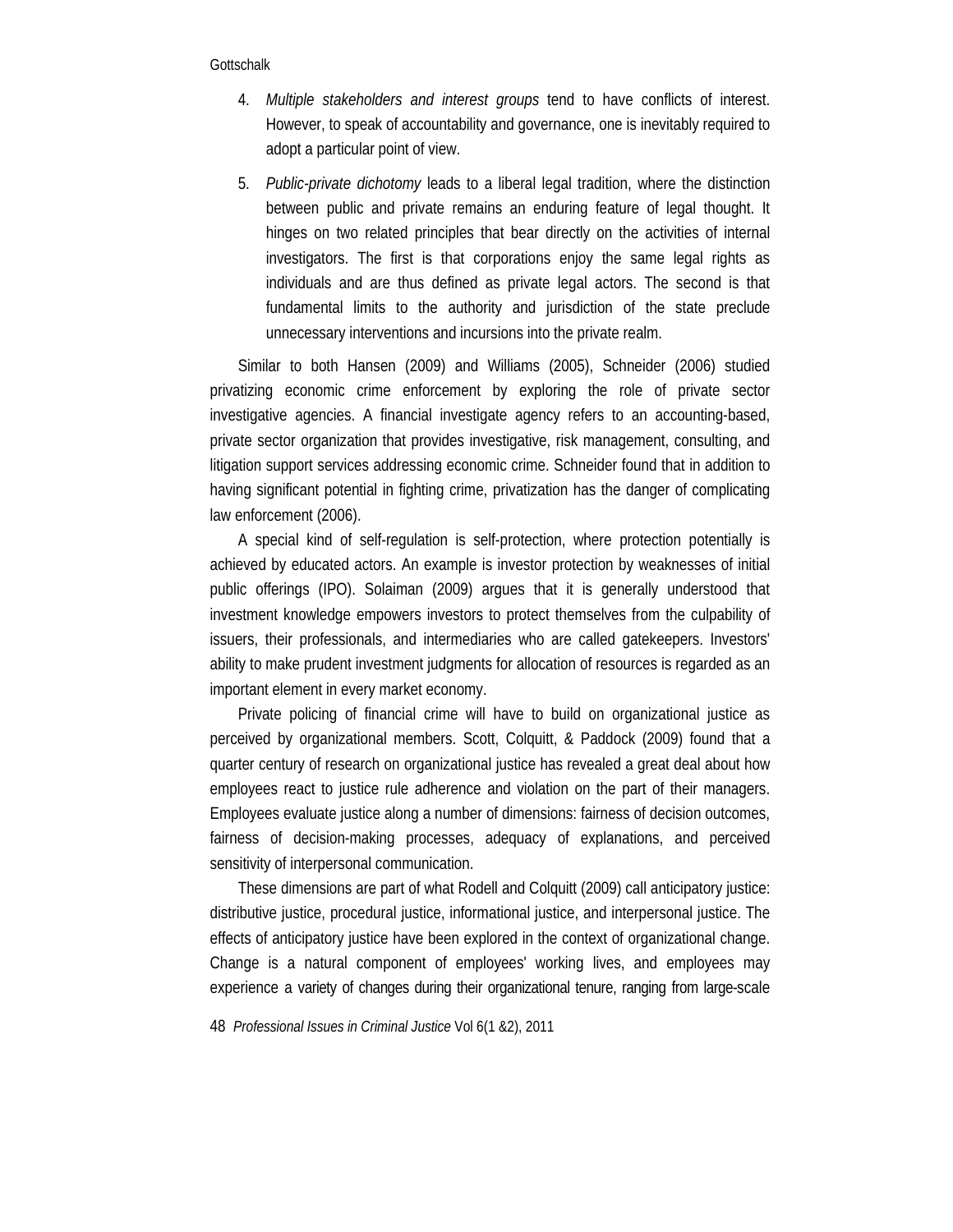changes in the form of organizational relocations or mergers to new policies such as fringe benefit bans.

As part of their research on anticipatory justice, Zapata-Phelan, Colquitt, Scott, and Livingston (2009) studied procedural justice and intrinsic motivation among employees. What stands out most from the results of their study is the significant relationship between procedural justice and intrinsic motivation. The relationship was supported by using a selfreport measure as well as reference motivation to both specific tasks and multifaceted tasks in terms of overall job duties. Such relationships tend to influence the role and performance of financial investigative agencies.

Schneider (2006) recommends that public policies and programs be developed that nurture an increased and more formal role for financial investigative agencies within the context of a partnership with government agencies. In Norway, a public debate in the media indicated that the role of financial investigative agencies should be reduced and more resources should be made available to the police (Føler meg rettsløs, 2009).

Receiving relevant and reliable information about white-collar crime is a considerable challenge within the business community. The white-collar criminal normally enjoys a higher degree of social protection than the ordinary, blue-collar criminal. The threshold for bringing forward information about a possible criminal act is higher due to the powerful social position of the criminal. Thus, there is a great need to develop a communication climate where even this kind of information is brought forward.

# **Conclusion**

Fifty-four of 91 responding CFOs in Norway would inform others internally and/or externally about the occurrence of criminal activities within the organization; thus 59% of respondents would choose the option of communication rather than investigation or confrontation. Whether this is the "right" or "wrong" reaction certainly depends on the situation. For example, in cases of corruption and fraud, communication seems to be a more relevant and certainly more responsible option because the CFO does not have direct access to evidence. In other cases, such as fake invoicing and accounting manipulation, the CFO should probably choose investigation, because the CFO has direct access to evidence. Future research might explore such a contingent approach to actions on suspicion of white-collar crime in business organizations.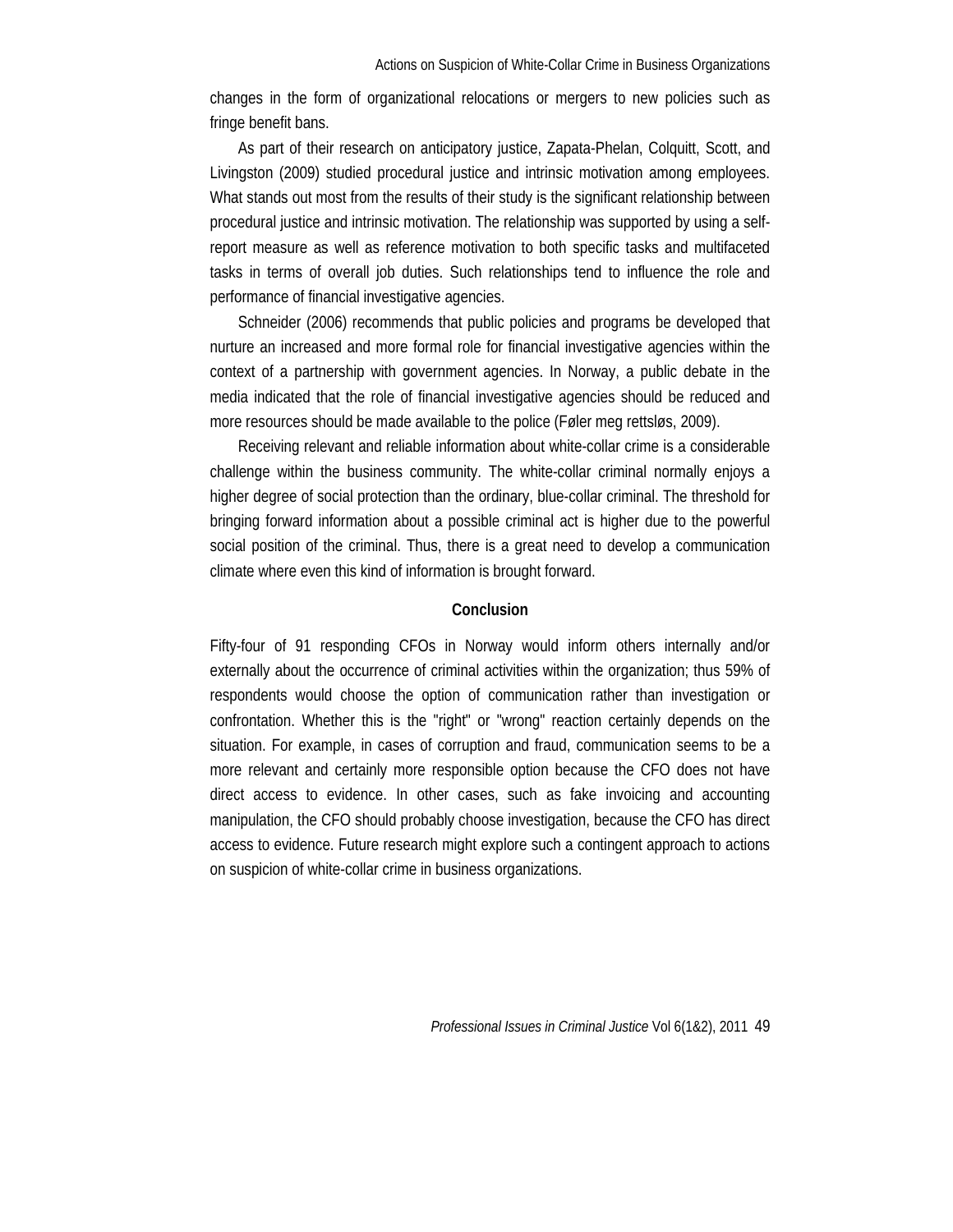# **References**

- Acquaah-Gaisie, G. (2000). Fighting public officer and corporate crimes. *Journal of Financial Crime*, 8(1), 12–20.
- Aldama, L. R. P., Amar, P. A., & Trostianki, D. W. (2009). Embedding corporate responsibility through effective organizational structure. *Corporate Governance*, 9(4), 506–516.
- Baer, M. H. (2008). *Corporate policing and corporate governance: What can we learn from Hewlett-Packard's pretexting scandal?* New York University Public Law and Legal Theory Working Papers, Paper 73, New York University School of Law, NY.
- Benson, M. L., & Simpson, S. S. (2009). *White-collar crime: An opportunity perspective, criminology and justice series*. Routledge, NY: New York.
- Brightman, H. J. (2009). *Today's white-collar crime: Legal, investigative, and theoretical Perspectives*, Routledge, Taylor & Francis Group, NY: New York.
- Føler meg rettsløs, tygd på og spyttet ut (Feeling without justice, chewed on and spit out). (2009, August 25). *Dagens Næringsliv* [Norwegian Financial Times newspaper]*.* No. 195, p. 1.
- Freeman, R. E., & Phillips, R. A. (2002). Stakeholder theory: A libertarian defense. *Business Ethics Quarterly*, *12*(3), 331–349.
- Hair, J. F., Black, W. C., Babin, B. J., & Anderson, R. E. (2010). *Multivariate data analysis*  (7th ed.). Upper Saddle River, NJ: Pearson Education.
- Hansen, L. L. (2009). Corporate financial crime: social diagnosis, and treatment. *Journal of Financial Crime*, *16* (1), 28–40.
- Henning, J. (2009). Perspectives on financial crimes in Roman-Dutch law: Bribery, fraud, and the general crime of falsity. *Journal of Financial Crime*, *16*(4), 295–304.
- Riffe, D., & Freitag, A. (1997). A content analysis of content analyses, twenty-five years of journalism quarterly. *Journalism Mass Communication Quarterly*, *74*, 873–882.
- Rodell, J. B., & Colquitt, J. A. (2009). Looking ahead in times of uncertainty: The role of anticipatory justice in an organizational change context. *Journal of Applied Psychology*, *94*(4), 989–1002.
- Schneider, S. (2006). Privatizing economic crime enforcement: Exploring the role of private sector investigative agencies in combating money laundering. *Policing & Society*, *16*(3), 285–312.
- 50 *Professional Issues in Criminal Justice* Vol 6(1 &2), 2011